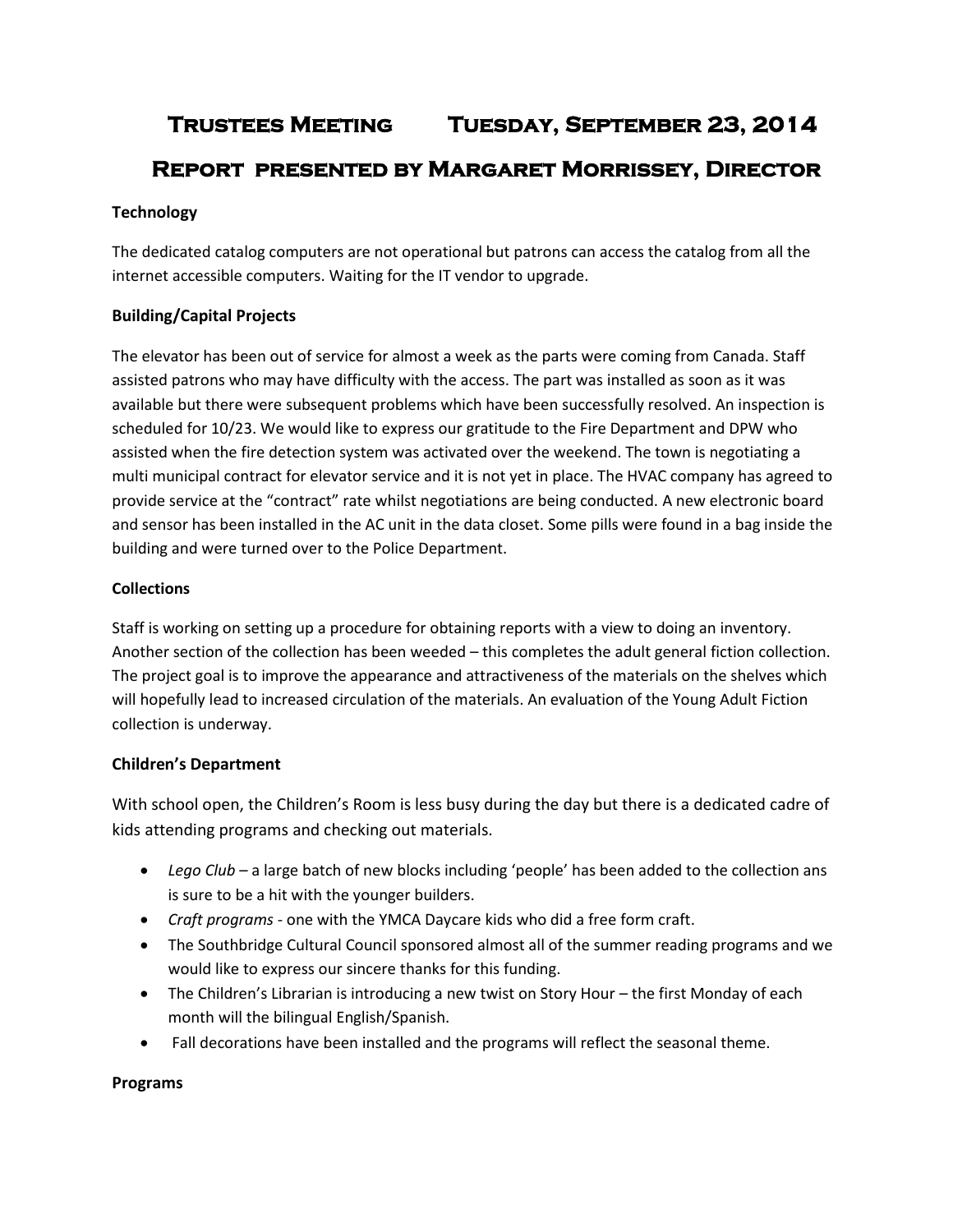- Documentary photographer Mario Quiroz-Servellón presented a lecture on *Aging Minorities in Massachusetts* Thursday, September 4th at 6:30 p.m. Three of the portraits in the exhibit are of Southbridge residents.
- Cornel Coley presented *Fascinating Rhythm* which was engaging and had the audience on their feet! Funded by the Southbridge Cultural Council.
- The folk duo Oakes and Smith also performed on 8/21 with many original pieces also funded by the Southbridge Cultural Council.
- Library Box Office: *Entre Nos* (Spanish w/English subtitles)
- Composer and musician Michael Caprera performed on Thursday, August  $28^{th}$  at 6:30 p.m., thanks to a grant from the Southbridge Cultural Council.

## **Summer Reading**

Summer reading ended on August 14, 2014. The summer reading program finished up with an Ice Cream Social in the Children's Room.

|       | Signed Up | Signed Up | Number of | Attendance  |
|-------|-----------|-----------|-----------|-------------|
|       | In person | online    | Programs  | at Programs |
| Child | 124       |           | 44        | 1,371       |
| Teen  | 14        |           | q         | 91          |
| Adult | 28        |           | 16        | 261         |
| Total | 166       | 11        | 69        | 1,723       |

#### **Summer Reading Statistics:**

A participant in our Teen Summer Reading Program is the winner of a team-signed Boston Bruins Jersey, courtesy of the MBLC and Boston Bruins partnership. The top 5 readers in each age group were submitted to a state-wide raffle for various Bruins prizes.

## **Media and Social Media**

Staff from the Southbridge Cable TV station taped the Dr. Jean Borgatti lecture titled "*Anonymous Doesn't Live Here Anymore: African Artists Past & Present*". The Southbridge Evening News has moved to being a weekly paper. As we were always featured regularly in the daily (Monday through Friday) edition, we are waiting to see how the week's news will be condensed and the effect this will have on coverage of the JEL programs.

## **Meetings/Outreach**

The Adult Services Librarian attended the Southbridge Youth Summit information table session on Wednesday, 8/20. This annual event is a great opportunity to meet with teens and tweens in the community and chat about what the library has to offer them. Ashley also attended a meeting on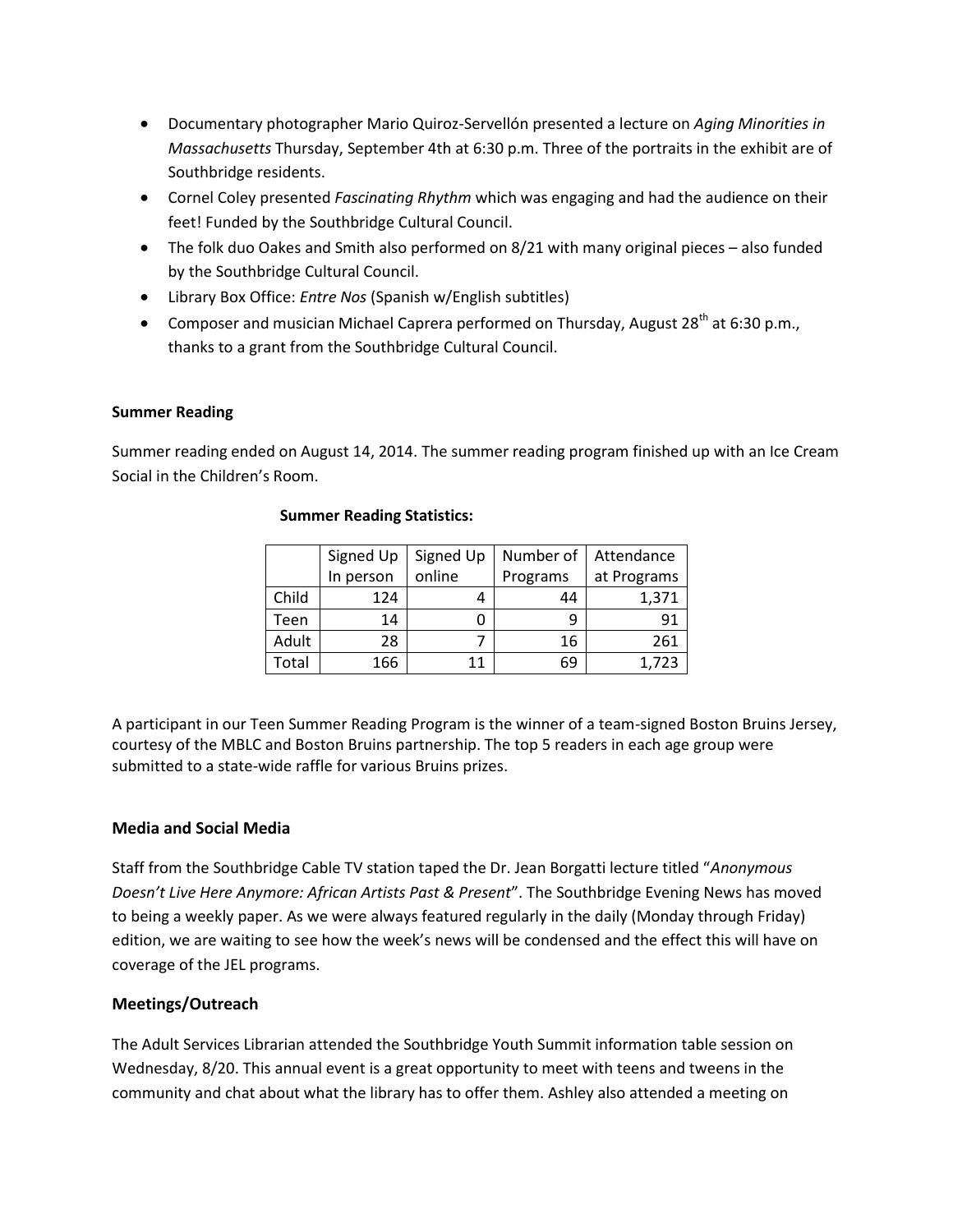Reference Service hosted by MLS in Marlboro on 8/26. There are many new developments in the pipeline. I attended the dedication ceremony of the Michael A. Veshia Playground. The Adult Services Librarian attended a webinar on the MLS eBook Pilot Project on Thursday, September  $4<sup>th</sup>$ . An overview of the pilot program's progress was given – it was unclear when the opportunity will be opened up to other libraries. I attended the School Subcommittee on Family and Community Engagement to discuss young adolescents and family literacy. Casella offered an Open House on Wednesday 9/11 at the landfill and I attended.

# **Fiscal Year**

The ARIS (Annual Report Information Survey) for the state was submitted. I was subsequently contacted by C/WMARS network that the figures provided by them for the MA Board of Library Commissioners had a calculation error in the Statistics Dashboard for the 2014 Service to Non Resident patrons.

The total in the "Circulations to Certified Library Patrons" included both circulations to Massachusetts Certified Library patrons and Out of State patrons – the 2,618 was incorrectly included! The MBLC has been contacted to update the

The correct statistics are below:

|                                               | <b>Dashboard Statistics</b><br>Posted on July 1 | <b>Revised Numbers</b> |
|-----------------------------------------------|-------------------------------------------------|------------------------|
| Circulations to Certified Library Patrons     | 19,673                                          | 17,055                 |
| Circulations to Non-Certified Library Patrons |                                                 |                        |
| Circulations to Out of State Library Patron   | 2618                                            | 2,618                  |
|                                               | 22,291                                          | 19,673                 |

According to the State Aid Specialist, there will be a \$0.13 cost per patron reduction in the State Aid figure. However, this year there has been an overall increase in funding of State Aid by the legislature by \$2 million and this will provide a 20% increase in payout on previous years.

# **FOJEL**

I attended the monthly meeting of the Friends. They are planning a holiday book sale starting in early November.

# **Gifts**

The telescope is expected to be delivered this month by the Aldrich Society. The telescope can be loaned to patrons, and thanks to Dino Tata and the Southbridge Rotary Club for generously purchasing the equipment. Training will be provided by the Aldrich Society.

# **Grants**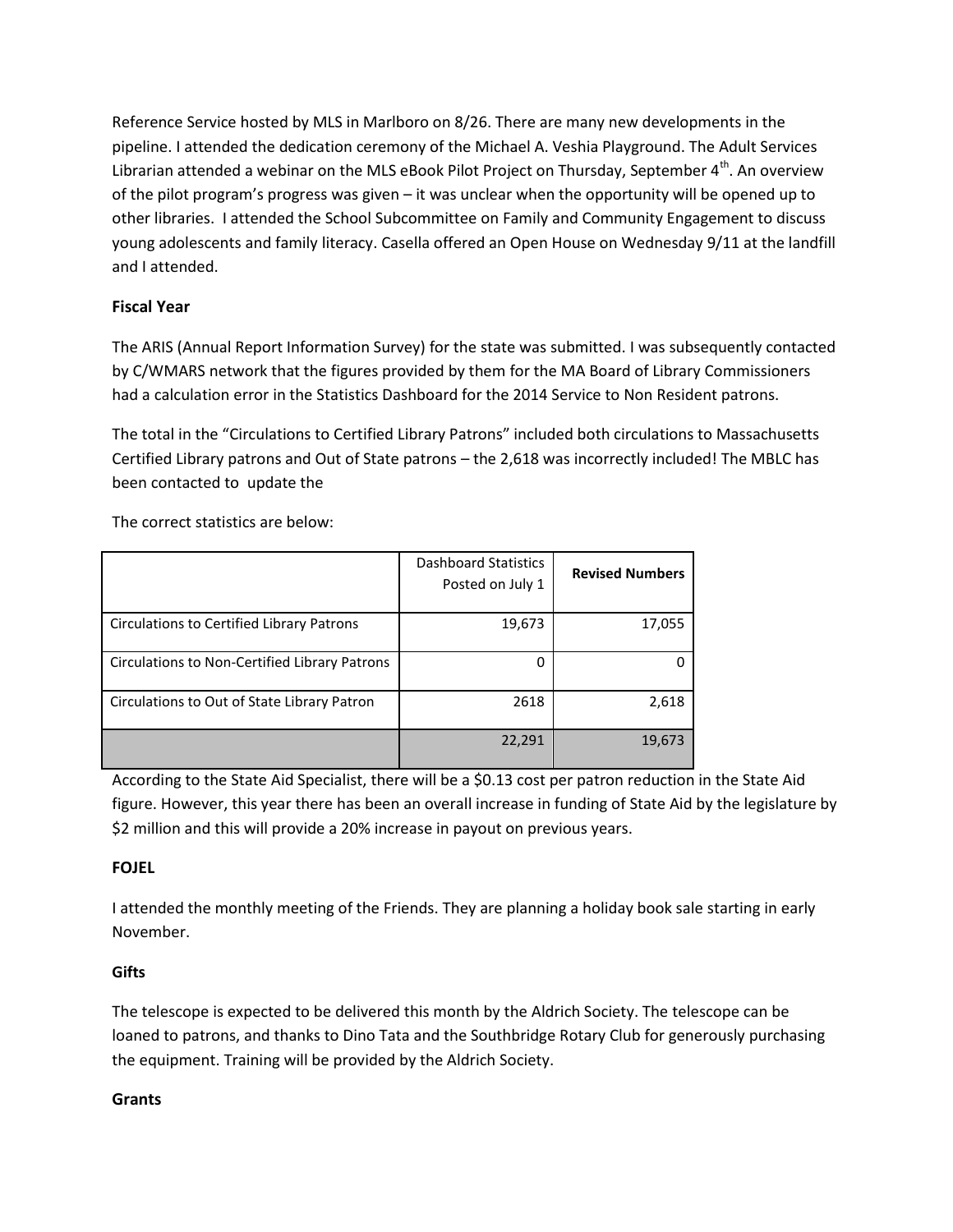Local Cultural Council Grants are available and I am in contact with performers

## **Research**

I have been working with various members of the BiCentennial Committee on various historical projects.

## **Staff**

Anna Sotar has been hired as a Library Aide in the Children's Room. Interviews were conducted for a Library Aide position in the Children's Room. A job offer has been sent to the candidate. The position of Library Page has been filled by Brent Bohm a student at Quabog School System. Staff has taken some short webinars offering training on various software programs during the month. Performance evaluation was conducted for two staff members. Judy Rynearson, Library Aide will be resigned on September 6, 2014 after almost four years of service. Interviews were conducted for the position of Library Page and a candidate has been recommended for hire.

## **Town Manager**

A meeting of Board of Trustees was held on September 4, to review some development opportunities with the Town Manager and some department leaders.

## **Trustees**

I met with Trustee James Dyer to review the accounting procedures as he will have interim responsibility for finances on the board.

## **Volunteers/Tax Abatement**

The six participants are working on projects

|                    | Aging Minority in              | During Library Open       | Main Hall           |
|--------------------|--------------------------------|---------------------------|---------------------|
| Month of September | Massachusetts with             | <b>Hours</b>              |                     |
| Exhibit            | documentary photographer       |                           |                     |
|                    | Mario Quiroz-Servellón         |                           |                     |
| Monday 29          | PJ Story Time                  | 6:30 p.m. $-7:30$ p.m.    | Children's Room     |
| Tuesday 23,30      | Knitting with Sonya            | 10:30 p.m. $-$ 12:30 p.m. | Reading Room        |
| Wednesday 24       | <b>Crafty Wednesdays</b>       | drop-in all day           | Children's Room     |
| Wednesday 24       | Super Kids                     | 10:30 a.m. $-$ 11:30 a.m. | Children's Room     |
| Thursday 25        | An Evening of Flamenco with    | 6:30 p.m. $-7:30$ p.m.    | <b>Reading Room</b> |
|                    | Edmy Ortiz, Roberto Rios and   |                           |                     |
|                    | <b>Students of Flamenco</b>    |                           |                     |
|                    | Worcester – JEL $100^{th}$ and |                           |                     |
|                    | ASPIRA of MA                   |                           |                     |
| Friday 26          | <b>Toddler Time</b>            | 10:30 a.m. $-$ 11:30 a.m. | Craft Room          |

\*sponsored by the Southbridge Cultural Council

| Month of October | Exhibit of Work by Stefan   | During Library Open | Main Hall |
|------------------|-----------------------------|---------------------|-----------|
| Exhibit          | Volatile-Wood (mixed media) | <b>Hours</b>        |           |